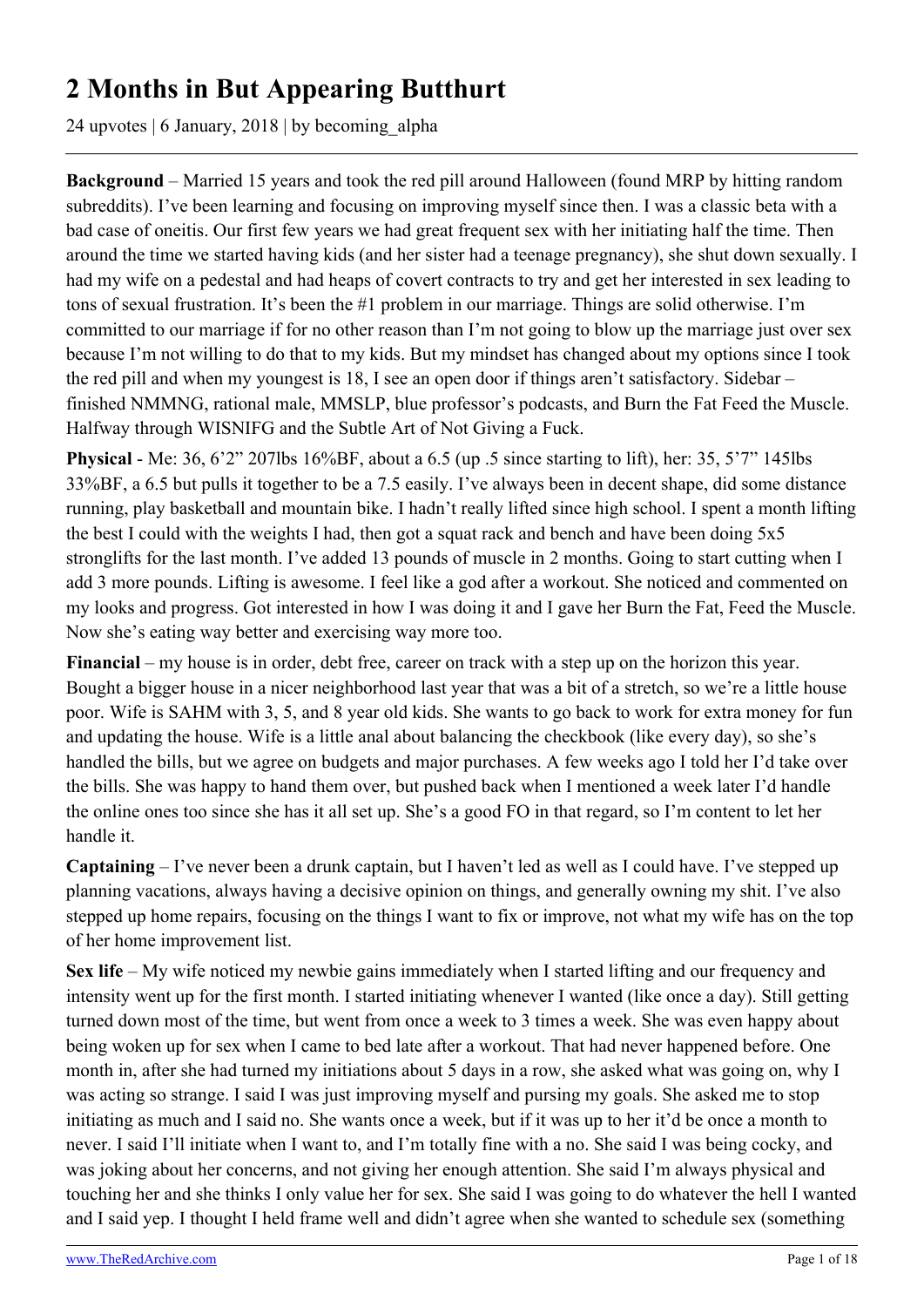she never wanted to do back when I used to try to negotiate desire), and did my best to not DEER.

**Appearing Butthurt** – I know the advice when getting rejected is to get out of the house. That doesn't work well for me because it's always after 9 pm when then kids are to bed that I have her alone to initiate, and then I'm up at 5 for work. Last night I initiated. Her arm was sore from lifting so I massaged it, then had her turn over and massaged her back. Then went down under the covers and massaged her feet and up her legs. I was working up her thighs to her butt, which is a pretty typical warm up to sex for us, when I hear her say to not put my nose in her butt. I told her I was down by her knees and kept going. I started playing with her bottoms, about to take them off and she says no, don't, I want to keep my bottoms on. Knowing that means she's out for sex, I got out from under the covers, sat on the bed and started reading a book.

A minute later she's furious and wants to know what that's all about and why I stopped so abruptly. I did too much DEERing, but I don't want to go Rambo. I said I knew she didn't want sex so I stopped. She said she liked the massage and still wanted it, and that this shows I only want sex. As has been the case with rejections the last 2 months, I go do something else. She said she still wants to connect with me but if I disconnect and leave, then it proves all I want is sex. She discounted all the other stuff I do, and acted like I'm all about sex 24/7. That I have sex with her to get validation for myself. She said I only value her for sex. I tried to be the oak and reassured her I love her and chose her, but it was just DEERing. She said when I go do something else after a rejection, she thinks I'm punishing her for not submitting by withdrawing my attention, and that means that's what I value her for. In a way, she's right about that, but we don't talk about fight club. The idea that I value her for sex is the core of her negative attitude about sex. I want to reward good behavior, but no, I'm not interested in continuing to give you a massage after being rejected.

*My question is how do I avoid appearing butthurt?* I told her I'm going to keep withdrawing physically when she turns me down because I'm going to let my body calm down. I really am fine with the rejection, I came to terms with rejections a year ago and have stopped reacting. I just move on. Perhaps it'll just take 15 months to offset the 15 years of being so beta and actually being butthurt and mopey after being rejected. Any suggestions on not looking butthurt?

Archived from [theredarchive.com](https://theredarchive.com/r/MarriedRedPill/2-months-in-but-appearing-butthurt.198237)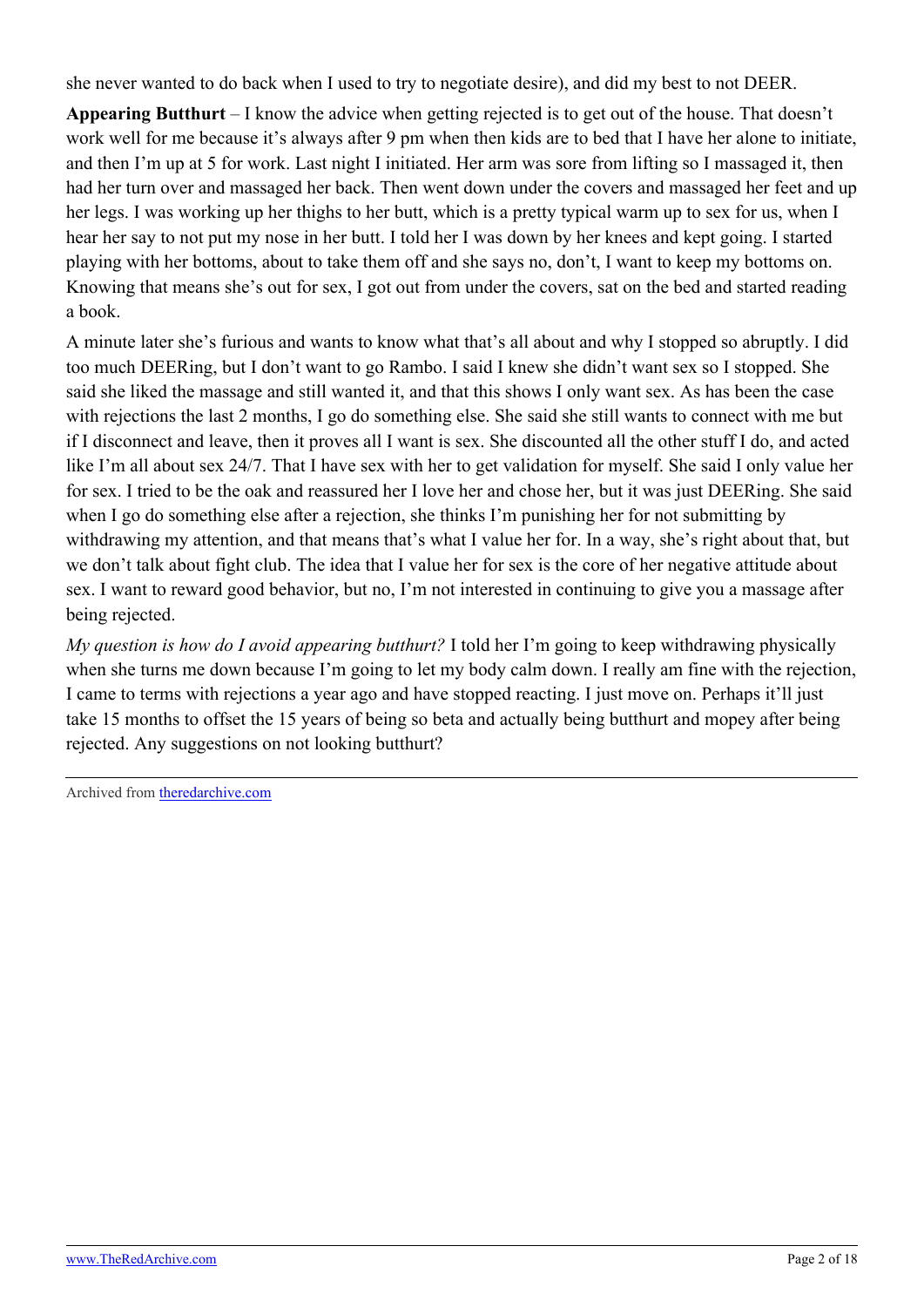## **Comments**

#### [SteelSharpensSteel](https://old.reddit.com/user/SteelSharpensSteel) • 43 points • 6 January, 2018 02:19 AM

I had my wife on a pedestal and had heaps of covert contracts to try and get her interested in sex leading to tons of sexual frustration. It's been the #1 problem in our marriage.

#### No, the number one problem has been you.

A few weeks ago I told her I'd take over the bills. She was happy to hand them over, but pushed back when I mentioned a week later I'd handle the online ones too since she has it all set up. She's a good FO in that regard, so I'm content to let her handle it.

## Being in charge of the finances means all the finances.

She asked me to stop initiating as much and I said no. She wants once a week, but if it was up to her it'd be once a month to never. I said I'll initiate when I want to, and I'm totally fine with a no.

Never listen to what they say - only listen to what they do. Actions speak louder than words.

I said I knew she didn't want sex so I stopped.

## STFU.

Appearing Butthurt  $-I$  know the advice when getting rejected is to get out of the house.

No, you've got this wrong. The advice is not to appear butthurt, not to leave in a butthurt manner every time you get rejected for sex.

She said she still wants to connect with me but if I disconnect and leave, then it proves all I want is sex. She discounted all the other stuff I do, and acted like I'm all about sex 24/7. That I have sex with her to get validation for myself. She said I only value her for sex.

Do you literally see the verbal kung-fu she just kicked your ass with? Sweet mother of pearl, she went all kungfu on your ass and you DEERed back at her. This is why women play chess and men play checkers - it's a different playing field, one that you're not used to, and she just kicked your ass. Read what you wrote again. Damn.

My question is how do I avoid appearing butthurt? I told her I'm going to keep withdrawing physically when she turns me down because I'm going to let my body calm down.

## Down to the meat of the question. First, STOP TELLING HER STUFF. Second, read this post [https://www.reddit.com/r/marriedredpill/comments/3qm961/verbal\\_intercourse\\_is\\_optional/cwgn5sb/](https://www.reddit.com/r/marriedredpill/comments/3qm961/verbal_intercourse_is_optional/cwgn5sb/)

"So yes, for you unplugging guys, your wife will turn you down for sex, and you'll be so tempted to leave the room and otherwise withdraw your attention in direct response. Don't do this. Take a deep breath, remain stoic. At that very moment, continue to do whatever activity you were currently doing. If you were watching a shitty TV show with your wife, finish watching that shitty TV show. Use that time to take stock of your life, to ponder how things got here, spending your evenings watching TV shows you don't like, with a woman who doesn't seem to like you very much. Start thinking about a plan to change that situation, and what kind of goals would indicate you're succeeding in that plan. Then, when the TV show is done, excuse yourself to go to the bathroom, then go to another room, and start writing down some notes for that plan.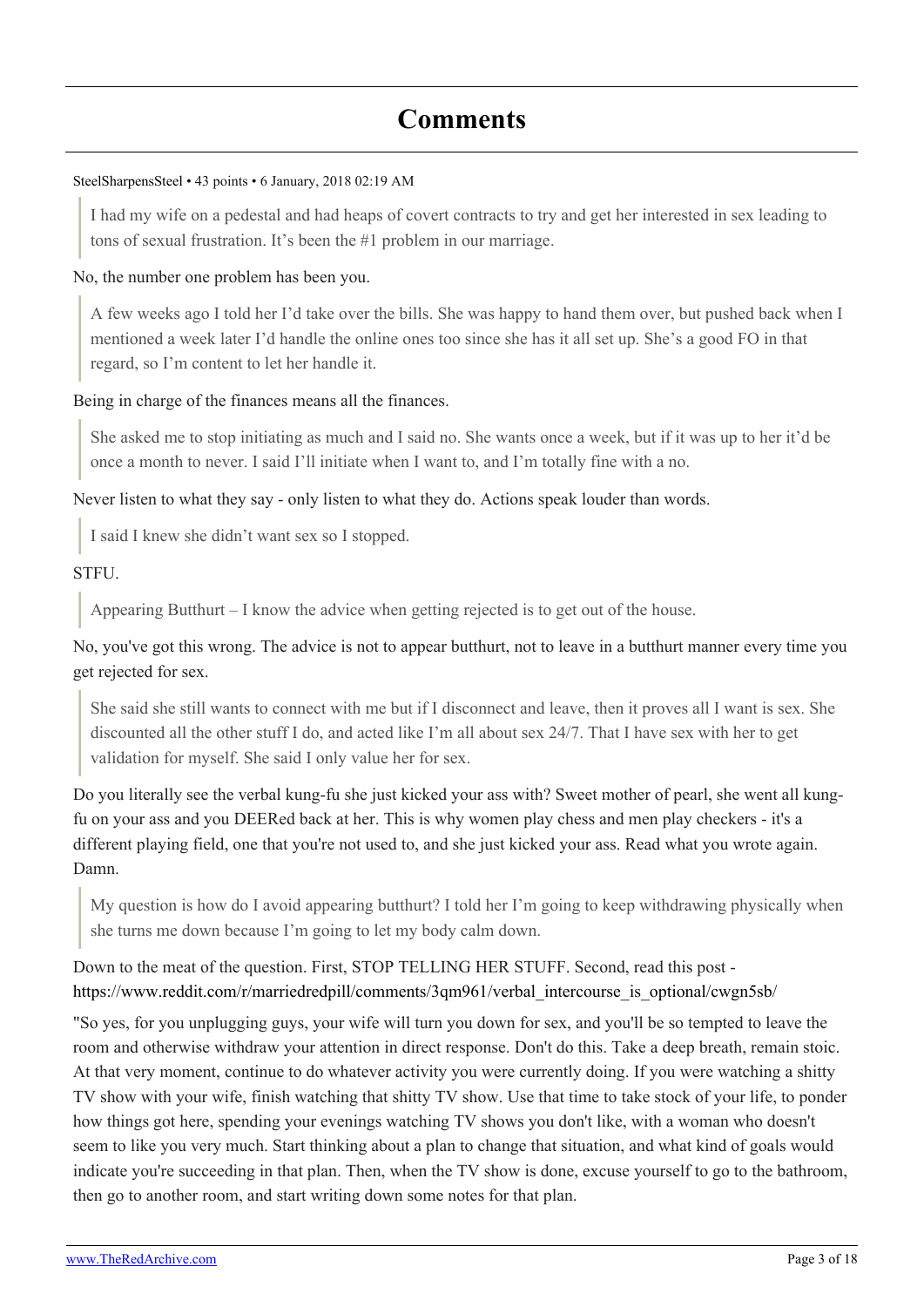The next morning, your wife may want to kiss you goodbye before you go to work, as she often likes to do. You will be upset once again, wondering why she gets the attention and intimacy of a kiss while you get nothing in return. And then she'll text you inane shit during the day, getting pissy if you don't promptly text her back and acknowledge you'll do everything on that "honey-do" list. Once again, ponder how you got here, come up with a concrete solution to get yourself out, and until then proceed normally. Your wife asks you do run errands after work because you're a loser who has no friends to hang out with, or hobbies to pursue, after work. You start improving your life and your marriage by fixing that, not by abruptly not answering texts. Not answering texts is just going to piss her off and have her accusing you of being an asshole."

Don't leave in a huff, don't go downstairs to the couch, just don't. THIS is how you don't be butthurt - you don't react, you be stoic about it, and you reset in the am.

It's so damn important that I'm repeating this - keep doing what you're doing, reflect on what you got you to this point, and create a plan to fix it.

Now go forth, and decrease the pressure in your ass.

[BluepillProfessor](https://old.reddit.com/user/BluepillProfessor) • 7 points • 6 January, 2018 09:16 PM

she asked me to stop initiating as much and I said no.

A compromise that worked for me was to Kino every day, escalate every day, but actually Initiate every other day. She adapted to pattern pretty quickly.

[becoming\\_alpha](https://old.reddit.com/user/becoming_alpha)[\[S\]](https://theredarchive.com/r/marriedredpill/comments/7og8mr/2_months_in_but_appearing_butthurt/) • 4 points • 6 January, 2018 03:29 AM

Thanks, Steel.

No, the number one problem has been you.

Right. My crappy covert contracts and being not attractive. I read your linked post and noticed this gem:

Should you withdraw your attention if your wife is behaving in a way that doesn't deserve your attention? Of course. What you should not do is clumsily bring your attention level from 100 to 0.

My abrupt stop was exactly the clumsy 100 to 0 I was warned about (yes, I've read it before). So, until I'm way further down the road and I'm ready to play 3D chess, I'll just continue what I was doing when I got rejected, then excuse myself later. I'll work on the stoicism.

Do you literally see the verbal kung-fu she just kicked your ass with?

Yes, I got my ass handed to me. Much like our annual blow up over sex during the blue pill years. But I STFU more and DEERed less then the past, so I'm making progress. It used to get even worse.

Marcus Aurtrillius • 7 points • 6 January, 2018 04:11 AM

I'm glad he posted that. I've read that post at least 5 times in the past month. No need to reiterate, but I was recently in a similar situation with my wife. Its actually related to my FR recently so I may post an update. Anyway... I'll keep it shorter than a FR.

First of all, if you don't wanna appear butthurt, dont do butthurt shit. Shutting down the massage immediately was butthurt.

During our massage, I escalated a couple times and got my hands smacked. I powered through. Mind you, we haven't had sex in a while. But it wasnt long before she was dripping wet. I wasnt expecting sex. I finished the massage and got up. She thanked me, i said youre welcome. She asked to massage me and immediately grabbed my dick. It was on.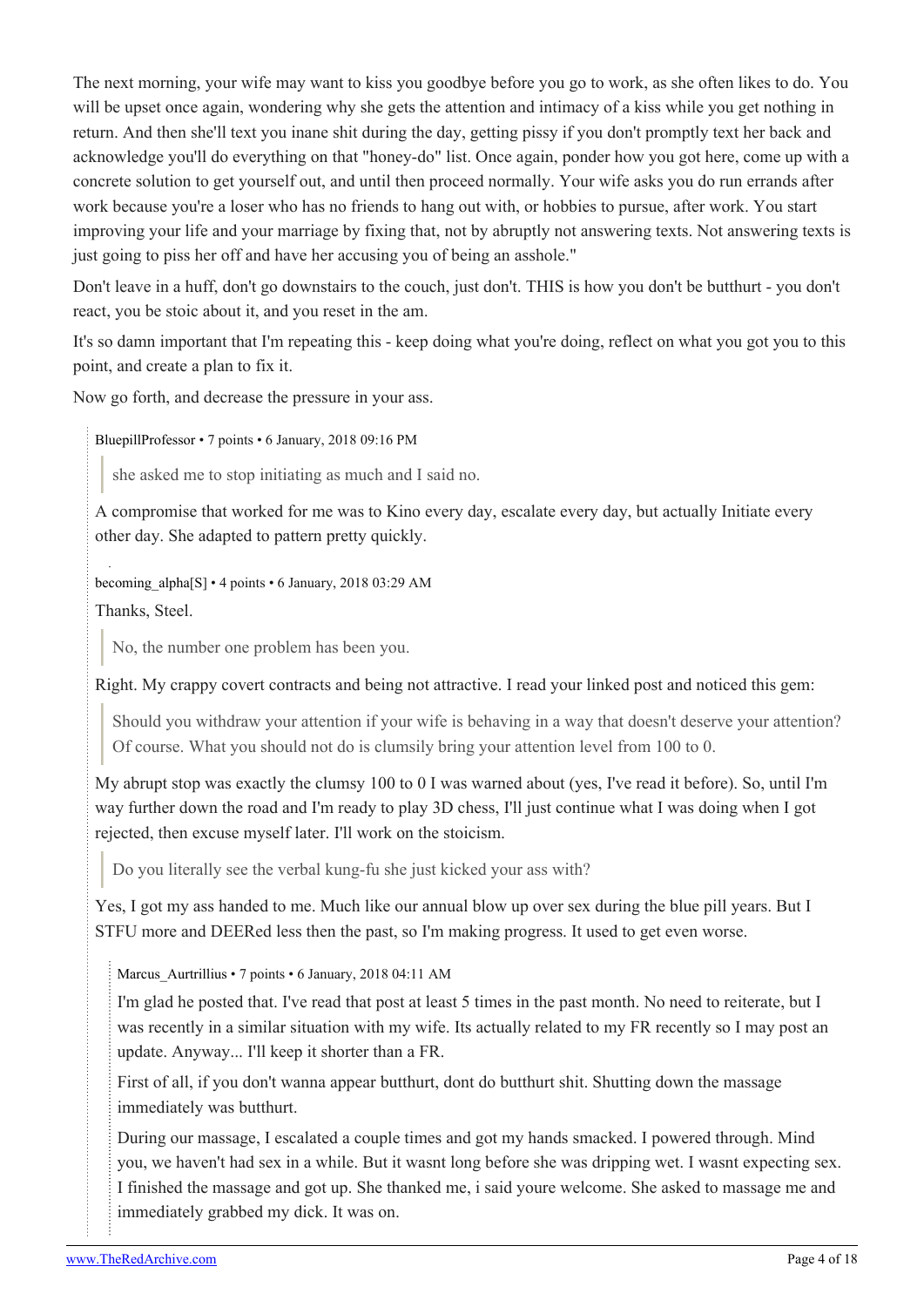Second, the underwear thing didnt seem like a hard no to me. It was LMR.

There's no doubt in my mind the draws would have dropped if you kept going. Might be why she was so pissed. She thought she was getting some dick.

Thirdly, the massage reeks of a covert contract. "I gave you a massage so you better fuck me." She doesnt and youre butthurt. You made it seem like you wanted to massage her arm after she hurt it lifting but really that was manipulation.

If you wanna give a massage, give it. If not, dont.

[becoming\\_alpha\[](https://old.reddit.com/user/becoming_alpha)[S](https://theredarchive.com/r/marriedredpill/comments/7og8mr/2_months_in_but_appearing_butthurt/)] • 3 points • 6 January, 2018 05:33 AM

Thanks. I should have done exactly what you did. I had been reading downstairs and went up to initiate, then she was complaining about her arm. I figured I could make that feel better and get her warmed up at the same time, but you're right, it was a dang covert contract in the back of my mind.

You're also right, the underwear thing probably was LMR. My cycle tracking app said yesterday was ovulation, so I think you're right that she was disappointed it didn't end in sex.

[innominating](https://old.reddit.com/user/innominating) • 3 points • 6 January, 2018 12:24 PM\*

A massage is a total covert contract and a blue pill, pussy way to initiate.

What the fuck do you mean warm her up?You don't need to warm her up for sex, especially when she is ovulating. You need to increase alpha behaviors and pass her tests. Remember she wants sex as much as you, just not with you, instead with an alpha.

Look at your wife like you want to eat her, take her hand and say come with me. Walk her to where you are going to fuck her and kiss her deeply then fuck her.

You still have a long way to go. Don't give up. You have the aptitude. Be consistent and there will be a time when the concept of having to warm your wife up will make you cringe.

[Persaeus](https://old.reddit.com/user/Persaeus) • 4 points • 6 January, 2018 12:38 PM

 $^{\wedge}$  yes

if you want to give a massage, give one. if she initiates, fuck her

if you want to fuck, then consume her

becoming alpha[[S\]](https://theredarchive.com/r/marriedredpill/comments/7og8mr/2_months_in_but_appearing_butthurt/) • 2 points • 6 January, 2018 08:38 PM Got it.

[becoming\\_alpha](https://old.reddit.com/user/becoming_alpha)[\[S\]](https://theredarchive.com/r/marriedredpill/comments/7og8mr/2_months_in_but_appearing_butthurt/) • 2 points • 6 January, 2018 08:38 PM

Yeah, that's been my beta covert contract method for nearly a decade to warm her up. I do have a long way to go, but I'm making progress.

[crimson\\_chris](https://old.reddit.com/user/crimson_chris) • 3 points • 9 January, 2018 12:02 AM

I don't think there is anything wrong with a massage if the massage is a planned precursor to sex, then that should be the expectation of you and her. Massages can be a great way to relax and get immersed (especially if you have kids). Your massage was a covert contract. That being said, fuck her when you need to fuck. Women love men who are direct and "take" what they want. "Take" is in quotes because she must desire you in order to be

"taken" otherwise it's rape or you are a creep.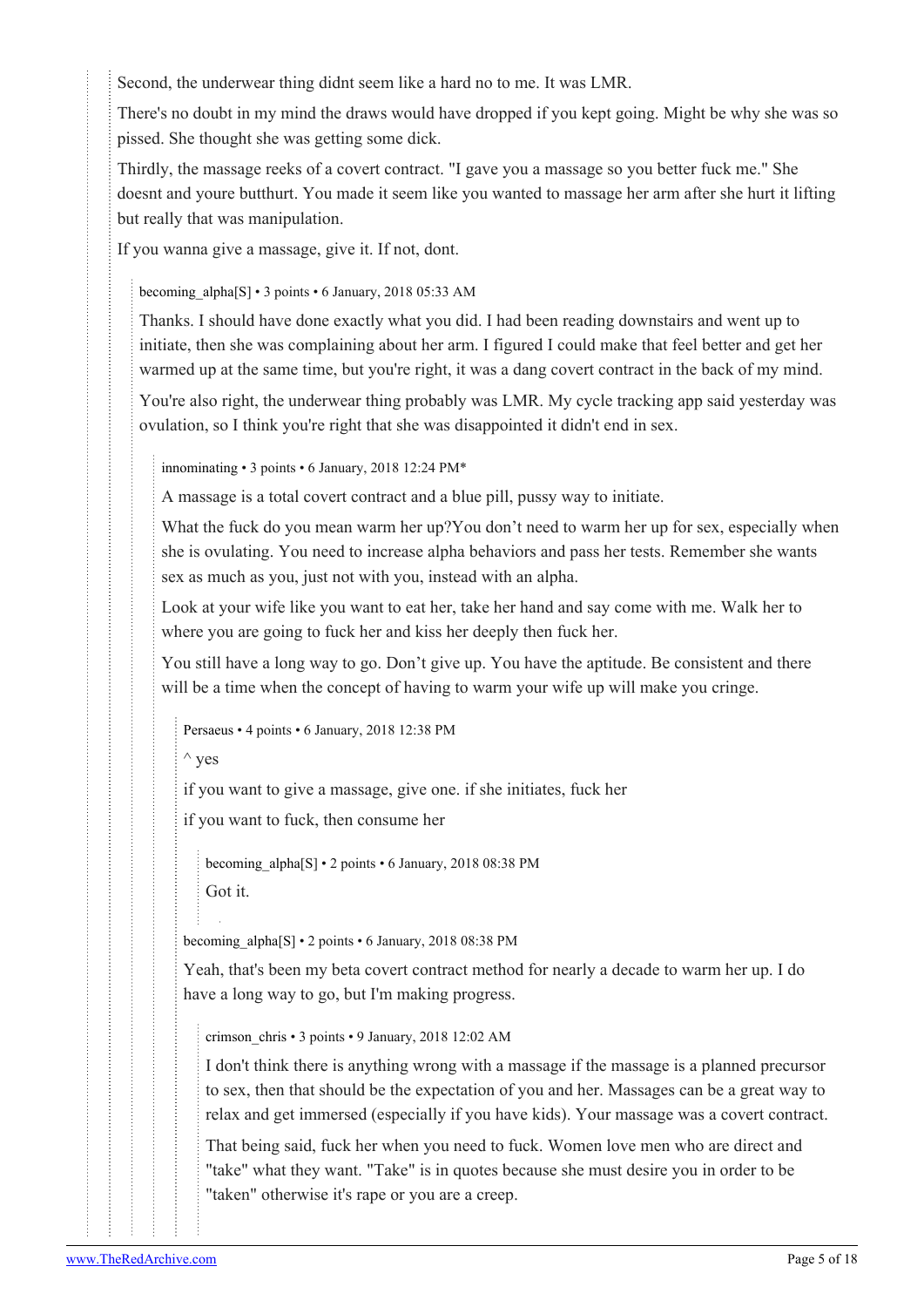Looks like you have made some progress but your wife does not desire you. She does not seek to please you. Women want a man they want to please. But the mindfuck is that you have to do it for yourself. They see through anything else.

[innominating](https://old.reddit.com/user/innominating) • 2 points • 7 January, 2018 03:11 AM

Forge ahead. Sidebar. Lift. STFU and your vision will become reality.

[innominating](https://old.reddit.com/user/innominating) • 1 point • 8 January, 2018 12:07 PM

Stay the course.

[BluepillProfessor](https://old.reddit.com/user/BluepillProfessor) • 1 point • 6 January, 2018 09:24 PM

warm her up

Many hunter-gatherer tribal cultures have no concept of "warming her up" or even foreplay. They dance around the fire, throw down the girl....and she is ready. Almost like...magic.

[mabden](https://old.reddit.com/user/mabden) • 1 point • 10 January, 2018 04:44 PM Quest for Fire!

[maximizingvibration](https://old.reddit.com/user/maximizingvibration) • 1 point • 9 January, 2018 04:38 AM

So my wife is 50, and she has periods sometimes every few months because I think she is going through mensturation. As I read this - I asked is ovulation and me tracking her ovulation important?

I had a situation yesterday where I went to kiss my wife in the morning. I said good morning .. I was about to whisper in her ear - that i wanted to have sex with her ...I figured I could try being direct with her ... She looked annoyed that I was not leaving her alone in bed.. I said I was going to whisper something in your ear that was a fun idea.. she got butt hurt and started saying.. cant you ever sleep, why dont you rest, why were you walking around all night..?

The night before I was being affectionate and did not initiate she seemed tired. We cuddled in bed, yet she went to sleep, after 20 minutes of her falling asleep, I went to go watch Spartacus on Netflix... talk about a show..LOL.. Because I was bored and was turned on laying in bed..

So she complained about me walking around at night, my response was I could not sleep so I watched some tv ..she then started saying I do not sleep, even though I have gone to bed earlier then her for the last two weeks.

So yesterday morning she just started complaining - this is after just kissing her and ready to whisper in her ear when she got reactive on me .. I stayed calm, smiled and said I do get sleep and wanted to watch something.. Then a few minutes after I got up and took a shower as I had several meetings on Sunday.

This morning - she asked what the fun idea was I was going to tell her. I said oh, never mind that was for the morning.. she said what was it , I said I was going to whisper to have sex with you.

She said oh, that was your fun idea... I said yes and then moved on with our conversation. Funny thing is she thought about it .. Maybe I should plant more seeds throughout the day ..

Just curious on here from the RED PILL EXPERTS... Does this work just as well with a 50 year old going through menstruation ? Just wondering ...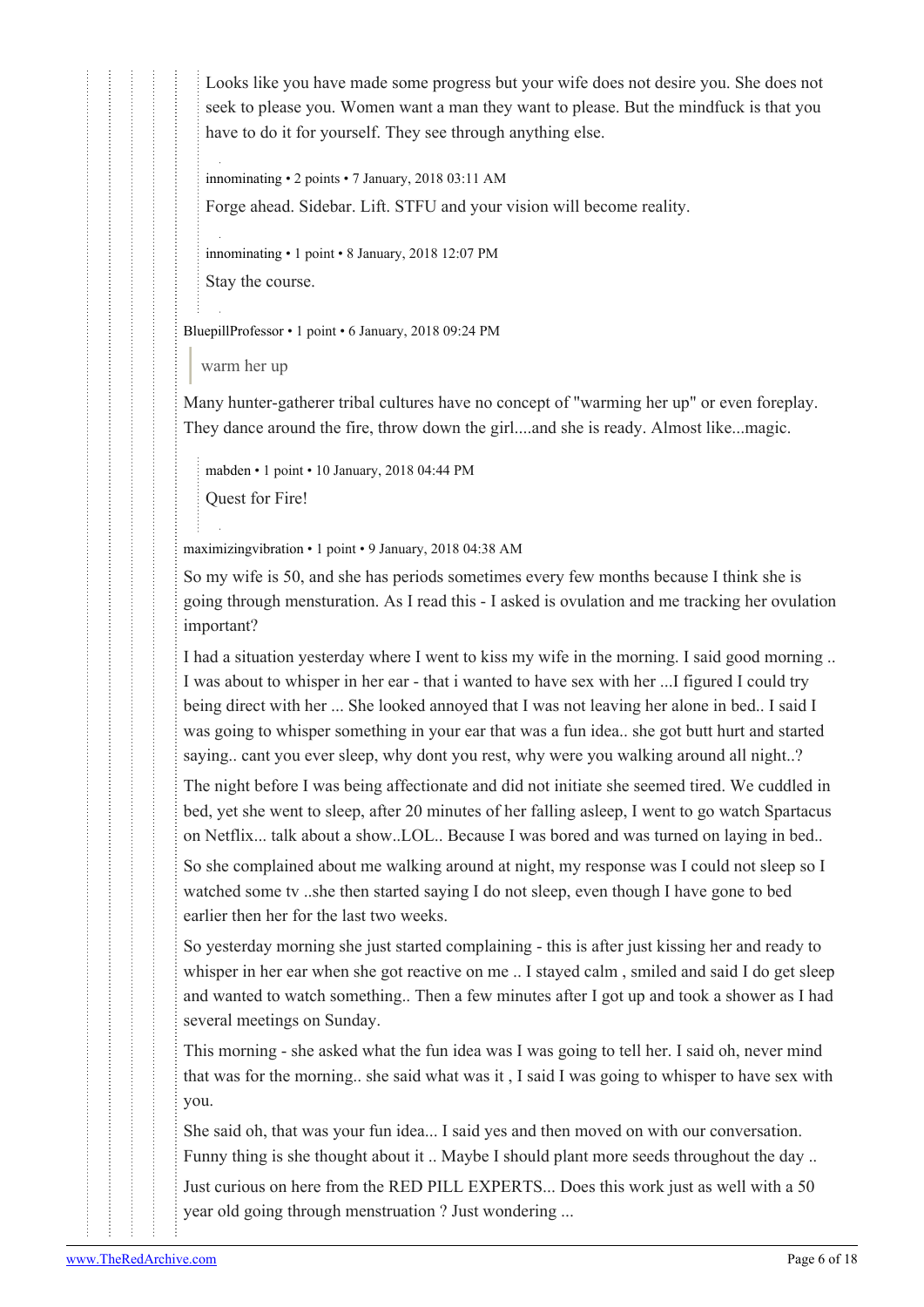I continue to LIFT. Lifting has doubled for me. Last night I went and lifted at night as I figured internally I would feel better getting in some great lifting and sleep better, since I want to reshift my mental attitude that I will not initiate after 9 PM - especially when my wife looks like she is going down hill yawning with low energy ..

I am reading a lot of this material over and over.. have started doing more meditation and breathing ..also STFU.. Its all challenging - I know internally I want results with all of this - I keep focused on letting go of any attachments and staying my course

[innominating](https://old.reddit.com/user/innominating) • 3 points • 9 January, 2018 02:40 PM

I don't know how menopause affects ovulation and hormones in females. If I were you, I would still track periods and research hormones.

You are deep in your wife's frame. The fact that you recognized your wife looked annoyed at your advance is an indication of that. It's like your looking at your mommy to determine if she is angry, annoyed, happy, etc.

The night before you didn't initiate because she "seemed" tired. You're in her frame, trying to determine what she "seems" like. Trying not to get rejected.

If you haven't read WISNIFG, read it, especially the beginning. You are not assertive about what you "seem" like. You seem sex starved and horny and you don't assert your needs in an adult way.

Read NMMNG. You have a core belief that is leading you to discount your needs in favor of hers.

Read SALSM for a guide to all of this.

[maximizingvibration](https://old.reddit.com/user/maximizingvibration) • 1 point • 9 January, 2018 04:47 PM What is this: SALSM?

[innominating](https://old.reddit.com/user/innominating) • 1 point • 9 January, 2018 06:34 PM Saving a Low Sex Marriage

[maximizingvibration](https://old.reddit.com/user/maximizingvibration) • 1 point • 9 January, 2018 10:23 PM Ok, I have that one

[maximizingvibration](https://old.reddit.com/user/maximizingvibration) • 1 point • 9 January, 2018 05:01 PM

So here is a question. Not being in her frame means I do not GAF? So ignore how she seems. And if you are horny.. Would me doing shit that is different be a good idea.. Like walking around naked, pleasing myself in bed next to her or getting myself sex toy be a good idea for me ? I mean it is kind of crazy .. She gets dressed in bathroom or in the dark - Gosh, I mean we are married. But maybe I need to start caring much less and embrace my sexuality much more. Be different . Sleep naked, just because its something different - otherwise its always the same shit. We work together from home. I am home with her from 8 am to 3 pm with no kids and no people, meanwhile she is there cooking, looking at mail and working on busy work

[innominating](https://old.reddit.com/user/innominating) • 3 points • 9 January, 2018 06:46 PM

Not being in her frame means you don't go around guessing at what she wants. Don't try to calculate how she seems.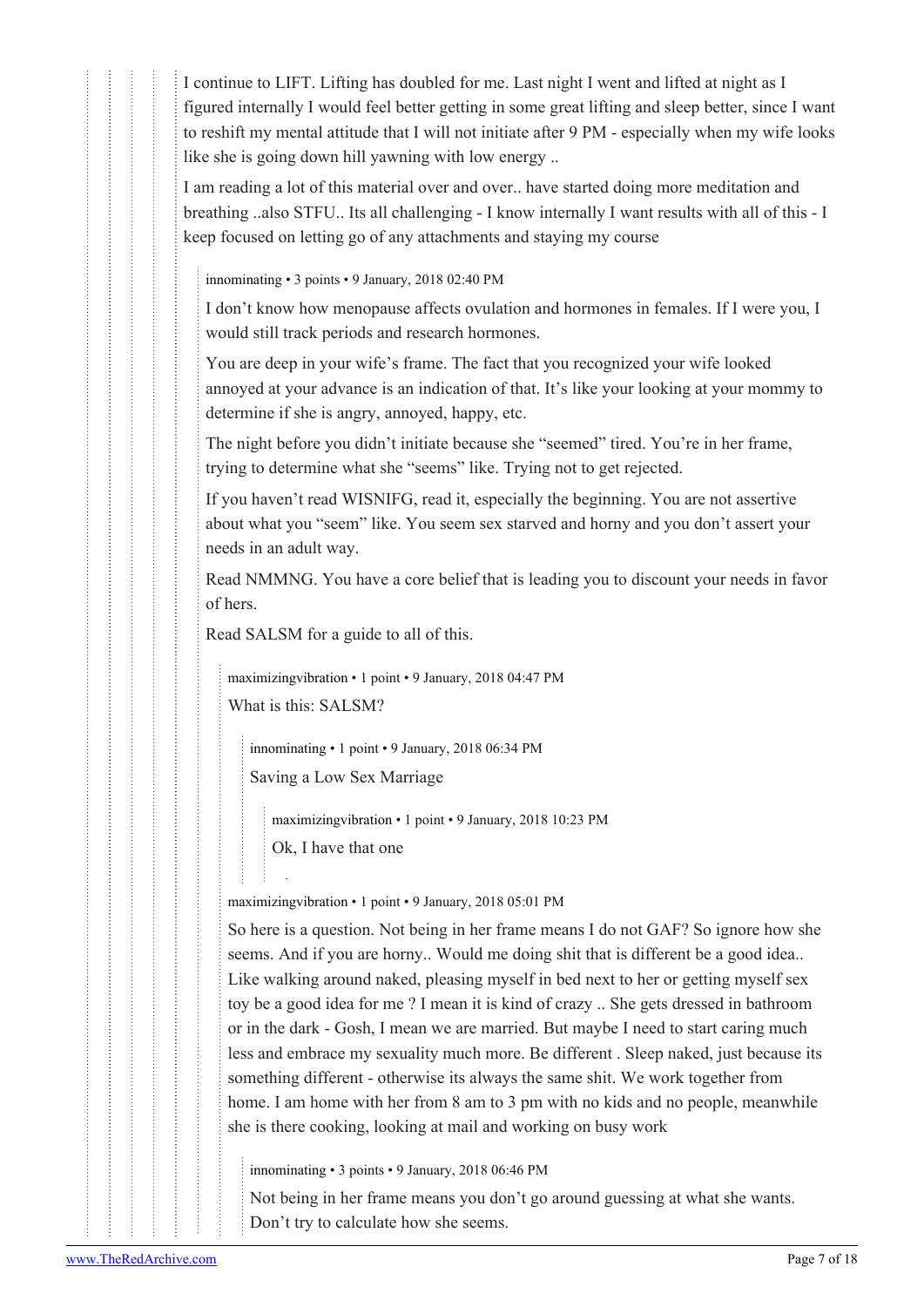If you are not getting what you want out of the one life you have to live, then yes do something different. If a sex toy is what you want, get one.

A sex toy and sleeping naked would not be what I would want. It would not be enough for me. If I were you I would develop myself to the point I could reliably game women much younger and hotter than my wife and I would number close them often enough, and f-close them enough, that I would develop a sense of abundance mentality to the point that the thought of considering the mood of my menopausal, hag of a wife, who won't fuck me, would be amusing.

[maximizingvibration](https://old.reddit.com/user/maximizingvibration) • 2 points • 9 January, 2018 10:35 PM

So your saying number close them and f-close I am assuming is closing them as far as sex.. I think in my mind I am saying hmm.. I am married and yet your saying f-other women behind wife's back because she cant get with the program.... I guess I want to be straight forward with wife ..and not dishonest, however I guess its how I frame this in my mind.. I guess I could say she does not want to have sex with me any how unless I convince her or work my ass off to get any..?

#### [Aechzen](https://old.reddit.com/user/Aechzen) • 3 points • 10 January, 2018 01:40 AM

Second, the underwear thing didnt seem like a hard no to me. It was LMR.

I thought the same thing.

Also, you can rub a pussy through panties, especially if she's soaked.

#### [StandardIlluminant](https://old.reddit.com/user/StandardIlluminant) • 1 points • 6 January, 2018 02:54 PM **[recovered]**

She said she still wants to connect with me but if I disconnect and leave, then it proves all I want is sex. [...] She said I only value her for sex.

Do you literally see the verbal kung-fu she just kicked your ass with?

This form of this accusation and counter-logic is as old as time. It's the modern form of "If she floats, she's a witch and we'll burn her. If she sinks and drowns, well, then she was innocent." No way to lose, right?

[SteelSharpensSteel](https://old.reddit.com/user/SteelSharpensSteel) • 3 points • 6 January, 2018 02:55 PM

The only way to win is not to play.

[DanceMonkeeDance](https://old.reddit.com/user/DanceMonkeeDance) • 3 points • 6 January, 2018 07:50 PM

This. OP mentioned above something about when he's ready to play 3D chess. No, no, no. Words are *HER* game. You'll never be better than her. No one will.

[becoming\\_alpha](https://old.reddit.com/user/becoming_alpha)[\[S](https://theredarchive.com/r/marriedredpill/comments/7og8mr/2_months_in_but_appearing_butthurt/)] • 2 points • 6 January, 2018 08:39 PM

Acta non verba. Got it.

crimson chris • 2 points • 9 January, 2018 12:07 AM

Dude, words don't mean shit. Hers or yours. Become an man that she wants (actions). Right now she does not value you or your commitment enough to fuck you on demand. Once you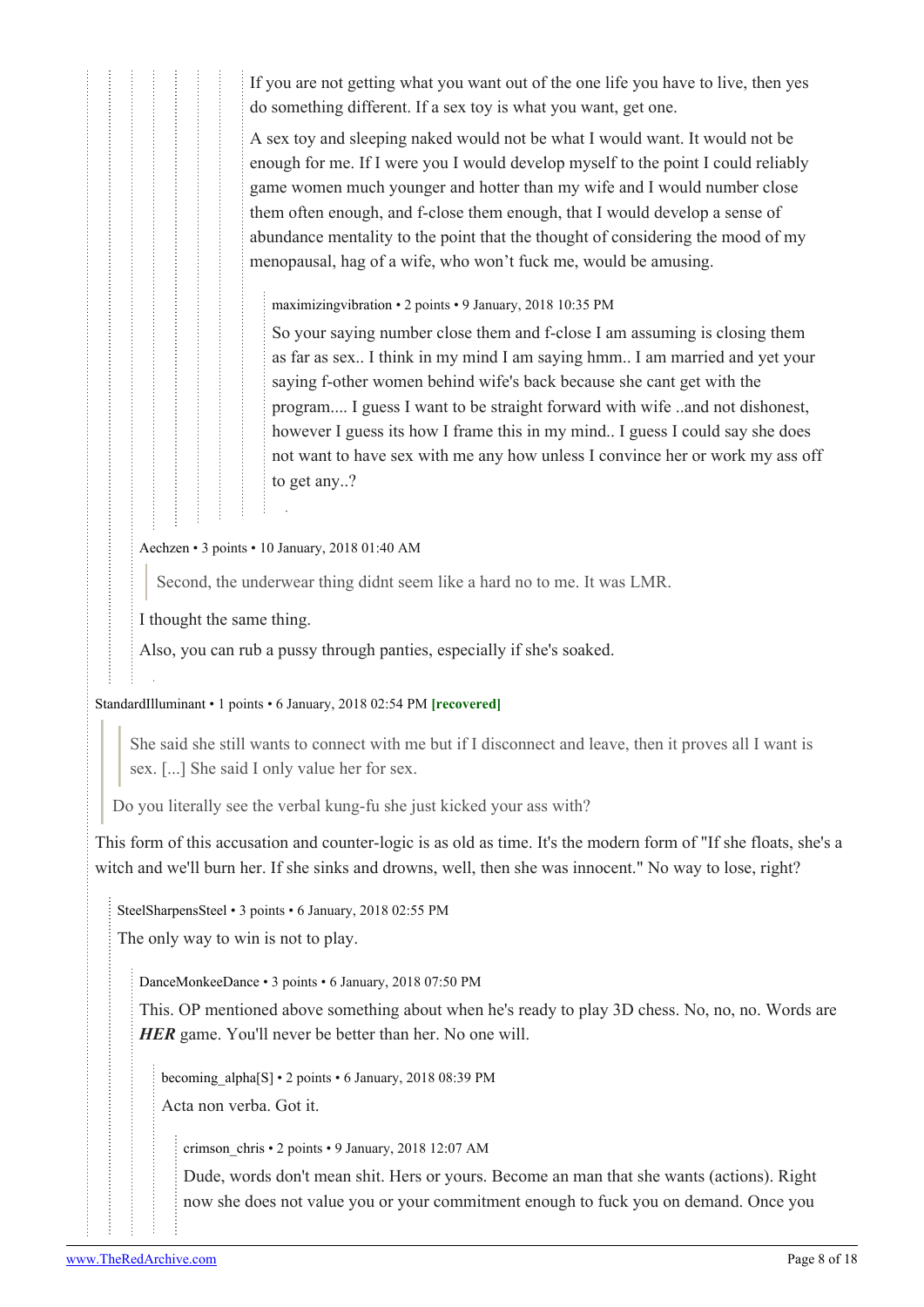become that man and take away your presence, she will respond accordingly - or now you can easily find a quality woman who will.

#### [LesterBurnham3409](https://old.reddit.com/user/LesterBurnham3409) • 13 points • 6 January, 2018 03:00 AM

...I'm committed to our marriage if for no other reason than I'm not going to blow up the marriage just over sex...

Until this changes, nothing changes.

[becoming\\_alpha](https://old.reddit.com/user/becoming_alpha)[\[S\]](https://theredarchive.com/r/marriedredpill/comments/7og8mr/2_months_in_but_appearing_butthurt/) • 2 points • 6 January, 2018 03:50 AM

Perhaps. But I think if I raise my SMV, be attractive, and let dread do its work, things will improve. If not, I'm going to have my pick of the litter in 15 years. The stay and go plan are the same, they're just on a long timeline.

[chachaChad](https://old.reddit.com/user/chachaChad) • 9 points • 6 January, 2018 04:22 AM

15 years is a long fucking time to be unhappy. That's a dirty thing to do to your kids.

[becoming\\_alpha\[](https://old.reddit.com/user/becoming_alpha)[S](https://theredarchive.com/r/marriedredpill/comments/7og8mr/2_months_in_but_appearing_butthurt/)] • 2 points • 6 January, 2018 05:36 AM

We have good sex once a week-ish. I'd prefer wild sex every day or two, but that doesn't mean I'm unhappy. My life is good. I took the red pill to crank it to 11.

[Persaeus](https://old.reddit.com/user/Persaeus) • 3 points • 6 January, 2018 01:55 PM

Sex every day or two is definitely obtainable, WILD sex this often is not realistic in LTR. See bell curve for further explanation

[LesterBurnham3409](https://old.reddit.com/user/LesterBurnham3409) • 2 points • 6 January, 2018 01:16 PM

Dread is her believing that you're willing to walk if things don't get better for you. How exactly do you plan to accomplish this if you don't believe it.

[innominating](https://old.reddit.com/user/innominating) • 1 point • 6 January, 2018 12:26 PM

If you are all, it will be difficult to develop abundance mentality.

If your wife knows you're all in, there is no dread.

[Persaeus](https://old.reddit.com/user/Persaeus) • 1 point • 6 January, 2018 01:57 PM

If you don't believe you would step out or leave then your dread will be low and your just building a better beta. Search "dancing monkey" in MRP

[bogeyd6](https://old.reddit.com/user/bogeyd6) • 10 points • 6 January, 2018 02:02 AM

This is typically [/r/askmrp](https://theredarchive.com/r/askmrp) material but lets let the veterans weigh in on it. The writing isn't half bad.

#### [BostonBrakeJob](https://old.reddit.com/user/BostonBrakeJob) • 8 points • 6 January, 2018 02:23 AM

I'm with [u/bogeyd6](https://theredarchive.com/u/bogeyd6) here...the vets will give you far better advice than what I can on that.

But one thing that jumped out at me was that she willingly and happily handed over the finances but pushed back when you mentioned taking care of the online stuff as well. Maybe she truely doesn't trust that you can "run her online system" just yet...but she didn't have a problem handing her hardcopy system over and she's clearly manipulative with you. Something tells me there's something on there she doesn't want you to see.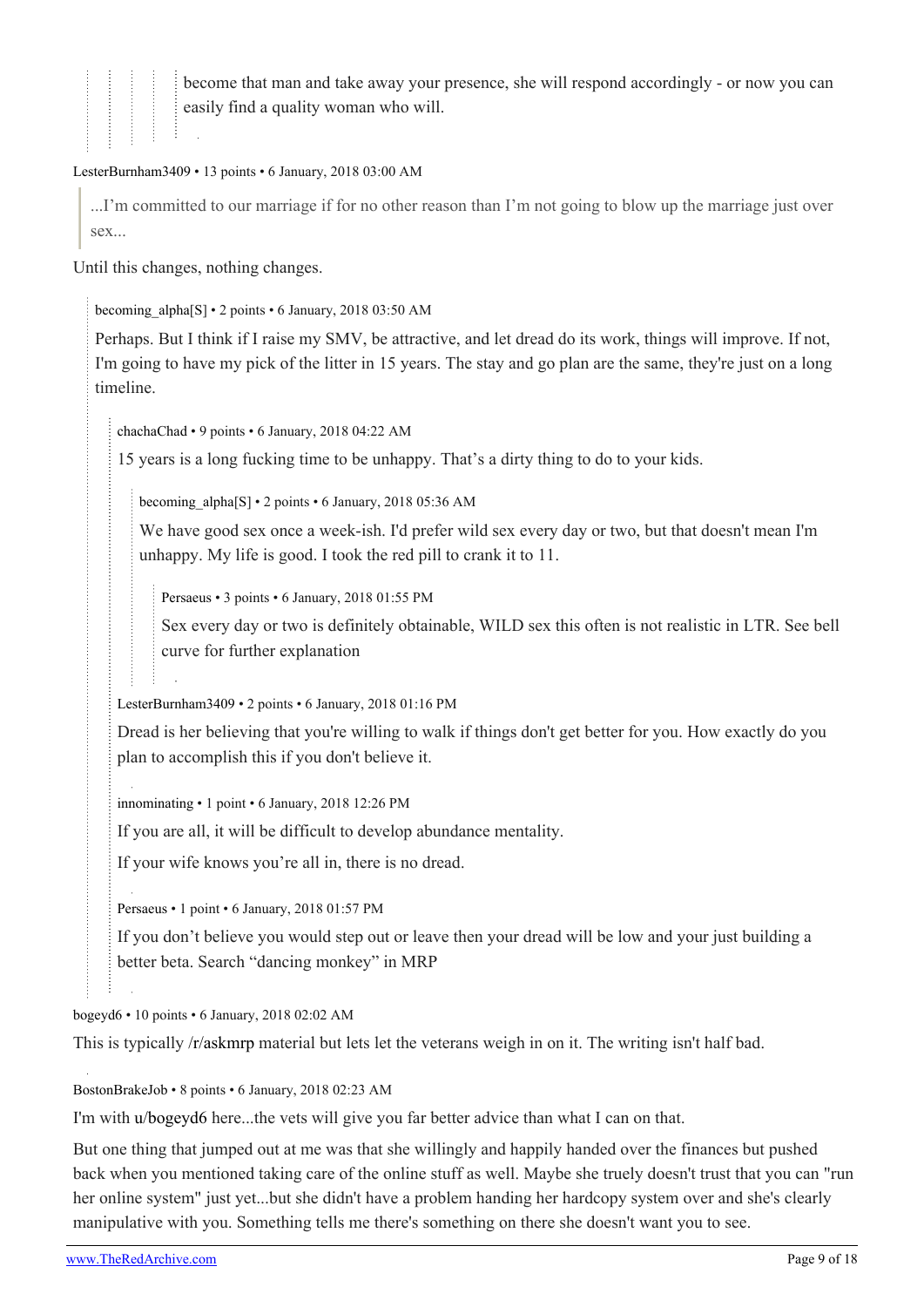Trust but verify before you go opening your mouth, if you think it's fishy too.

[mindfulbutgutless](https://old.reddit.com/user/mindfulbutgutless) • 5 points • 6 January, 2018 03:03 AM

Something tells me there's something on there she doesn't want you to see.

I noticed this as well. What is being paid online? Or is just a program like quicken?

[becoming\\_alpha\[](https://old.reddit.com/user/becoming_alpha)[S\]](https://theredarchive.com/r/marriedredpill/comments/7og8mr/2_months_in_but_appearing_butthurt/) • 1 point • 6 January, 2018 03:46 AM

She's got the utilities setup to autopay and statements to come to her email. The online portion is just a matter of writing down the actual electric/gas/water/phone/internet/garbage/HOA bill amount in the bank register (a shared google doc) replacing the estimate we had in our budget. I've got visibility of everything going on and even get notifications from the bank of any transaction over \$100.

I think it's a matter of she doesn't want to go into 8 utility accounts and change the notification email address to mine. Maybe I'll just login and do it for her (I have all the logins). I'm sure she won't miss the bill statement emails.

She noticed home interest rates going lower and did a bunch of research talking to mortgage companies. She brought me all the numbers to figure out if it makes sense and make the decision (basically shifting part of the mortgage to a HELOC so we can get the bulk of the mortgage into a lower rate conforming loan instead of our current superconforming loan).

[SimilarSalvation](https://old.reddit.com/user/SimilarSalvation) • 1 point • 6 January, 2018 05:55 AM

This is a classic D.E.E.R.-response..

well done, [/u/becoming\\_alpha](https://theredarchive.com/u/becoming_alpha)!

[becoming\\_alpha](https://old.reddit.com/user/becoming_alpha)[\[S](https://theredarchive.com/r/marriedredpill/comments/7og8mr/2_months_in_but_appearing_butthurt/)] • 1 point • 6 January, 2018 07:08 AM

Yep. Didn't say I was alpha yet. Working on it.

Point is I don't think she's doing anything fishy, and I'm planning to take over finances completely.

#### [Taipanshimshon](https://old.reddit.com/user/Taipanshimshon) • 8 points • 6 January, 2018 02:14 PM

Your problem is that you expected sex from a non sexual massage. Blatant covert contract. No kino from the day. When I want sex, I touch her in sexual ways. When I want to give her a massage - I give her one. Maybe it turns into sex. Maybe it doesn't. But don't stop massage in a huff just because you expected sex but went after it with a nice massage. Did she give you any indicators that she would want sex after? Likely not.

The key to not appearing butthurt is not to expect the thing that your actions do not indicate to happen because you thought it in your head

becoming alpha[\[S\]](https://theredarchive.com/r/marriedredpill/comments/7og8mr/2_months_in_but_appearing_butthurt/) • 2 points • 6 January, 2018 08:54 PM

Yeah, I totally blew it on that one. I should have just initiated like an alpha like I'd was going to instead of being all beta and trying to make her arm feel better. I was kinoing during the day and she was kinoing me while I was playing the piano before the kids went to bed.

Sex was definitely on the table, I just blew it by trying too hard to withdraw attention after a rejection. I bet if I kept going sex would have happened.

[SimilarSalvation](https://old.reddit.com/user/SimilarSalvation) • 7 points • 6 January, 2018 06:08 AM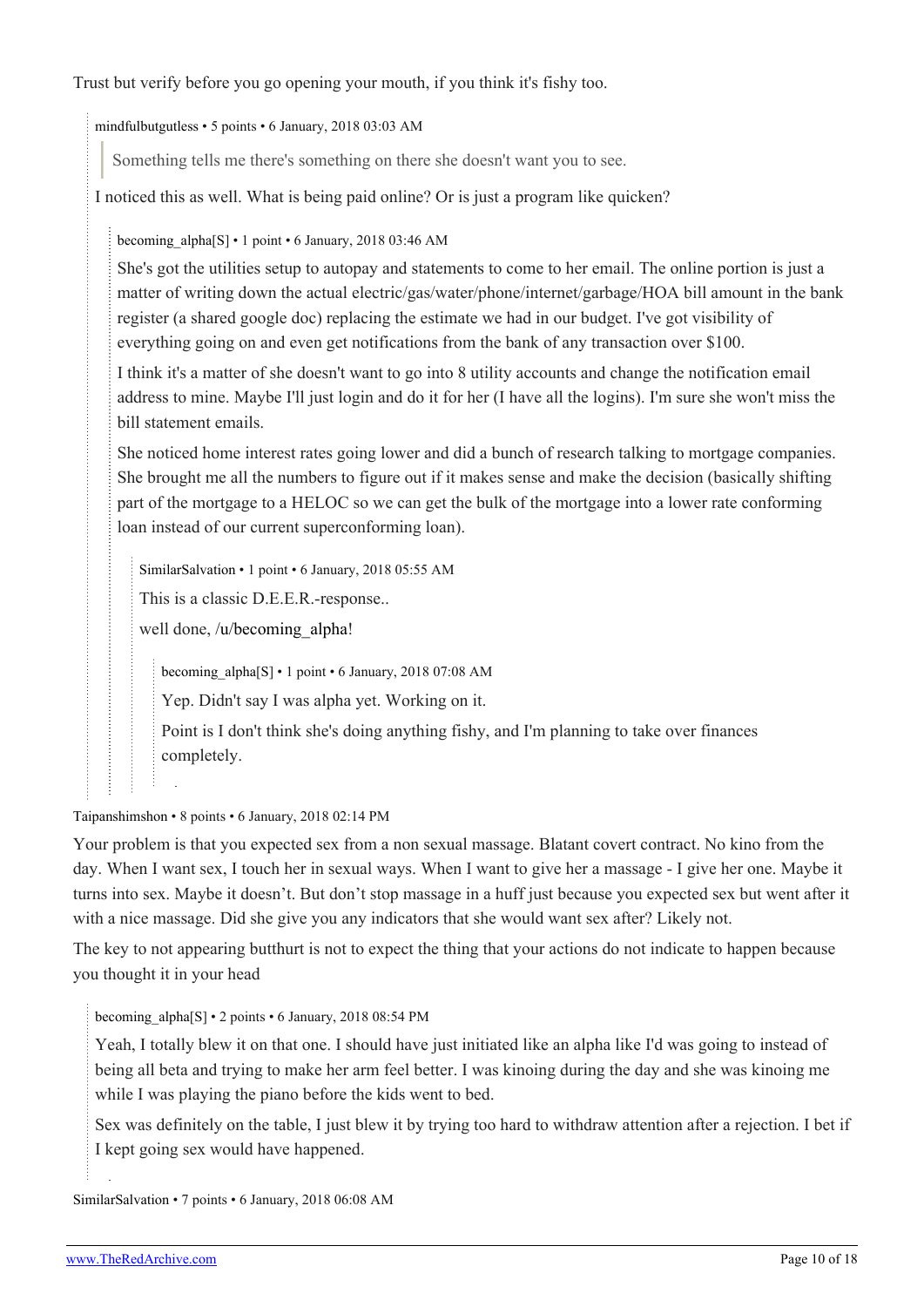all I want is sex

## yes

I only value her for sex

## yes

I'm all about sex 24/7

## yes

That I have sex with her to get validation for myself

## yes

Don't get me wrong, nothing wrong with these things (except the last one) but your wife is right.. You have one big fat covert contract going on: I found TRP, I am working on myself, I am entitled to having sex because the internet told me I am becoming awesome...

Your responses to the reactions reveal you are still very wet behind the ears, so maybe next time, you should post in [/r/askMPR.](https://theredarchive.com/r/askMPR) You are making a lot of beginner mistakes, the butthurt-part has been beautifully tackled by [/u/SteelSharpensSteel](https://theredarchive.com/u/SteelSharpensSteel) so I will address another thing: *initiating*

because it's always after 9 pm when then kids are to bed that I have her alone to initiate

**wrong**, you initiate every time of the day; it's called kino... You can't ignore your wife during the day and then suddenly lights out = pants out. Men work that way, women don't. You have to game your wife all the time and **especially when there is no chance to take it further**. She blames you for only thinking about sex (again: nothing wrong with that, we are a sexual strategy subreddit) because you only initiate at the sexy-time-hours...

Start feeling her up during the day. Kids are in the living room - feel her up in the kitchen. Guests are about to arrive, [take her breath away](https://theredarchive.com/r/marriedredpill/comments/2zt4ul/take_her_breath_away_a_message_about_how_to_kiss/) when their cars pull up on the driveway. Waiting in line in the grocery store, gently massage her neck with one hand until you have to pay.. What you doing here is giving the submessage you want bang her at every time of the day, but you take the butthurt out of the equation because she has no chance of saying no... And if she would mention *not now, honey, the kids are in the other room/the guests are arriving*, you can flip the script...

Also, don't initiate every night (yet). You just are not sexy enough yet to pull that off. You are just putting her on a lot a stress because guess what, Jimbo: she does not like to say no everytime. She goes reluctantly to bed because she knows she will have to say no again...

[DanceMonkeeDance](https://old.reddit.com/user/DanceMonkeeDance) • 3 points • 6 January, 2018 07:58 PM

If you only touch her when you *can* have sex, then you are training her to respond to every touch in that way. If you kino throughout the day, touching her when it is impossible to have sex, then you won't have her freezing up when you initiate.

[TankMarvin](https://old.reddit.com/user/TankMarvin) • 1 points • 6 January, 2018 08:50 PM **[recovered]**

I wish I could send this to my partner.

[weakandsensitive](https://old.reddit.com/user/weakandsensitive) • 3 points • 7 January, 2018 05:29 AM Brutal.

[Daddie0](https://old.reddit.com/user/Daddie0) • 4 points • 6 January, 2018 07:34 PM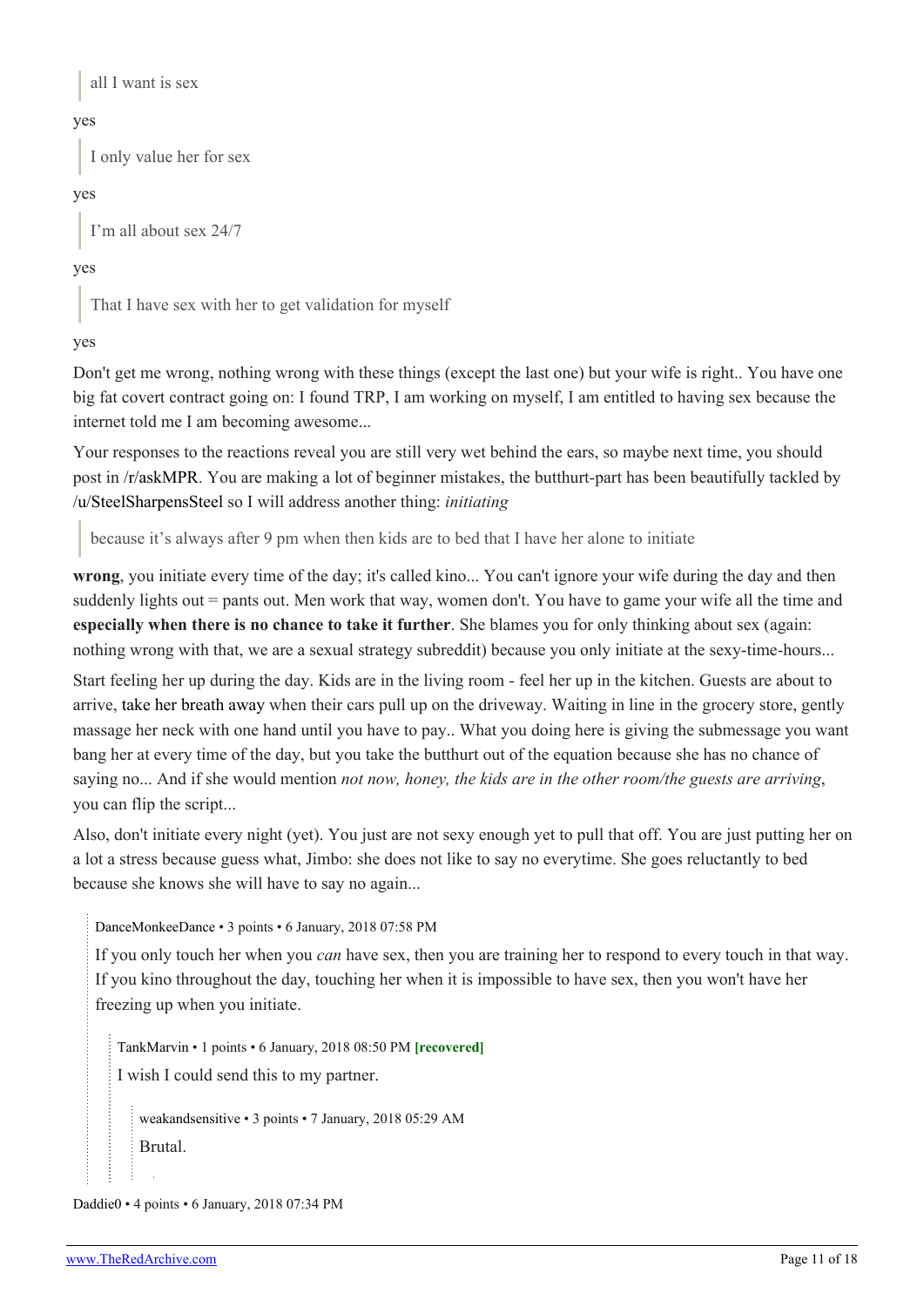## I Found the following when I was a few months in to reading and working on myself.

Reverse Victim Order is what it is called.

"All You Want Me For Is Sex"

There are so many good comebacks to this one, but the best one I've ever heard came from a marriage counselor. One woman made that accusation against her husband in couple's counseling: "All he wants me for is sex. To him, that's all I'm good for." The counselor shut that down with a simple question: "If that's true, why would he even stay married to you, since you don't have sex?"

This is one accusation that, when you look at it, actually has no force behind it; it's merely an attempt to push away the spouse who is being refused and make them the guilty party. There is nothing wrong with wanting to have sex with your husband or wife. It's biblical, it's natural, and given Paul's command, in 1 Cor. 7, to not defraud your spouse in the matter of sex, it's expected. There is absolutely nothing wrong with wanting to have sex with your spouse.

Do you know what is not natural? Not wanting to have sex with your spouse. As I sit here, thinking and writing, it seems that it is only right to return the question: "Just why do you want me? Why do you want to be married to me?"

[becoming\\_alpha](https://old.reddit.com/user/becoming_alpha)[\[S\]](https://theredarchive.com/r/marriedredpill/comments/7og8mr/2_months_in_but_appearing_butthurt/) • 1 point • 6 January, 2018 09:09 PM

Thanks, good stuff to have in mind, but I'm planning to STFU and avoid the verbal intercourse so I'm not in that position again.

#### [viderelux](https://old.reddit.com/user/viderelux) • 4 points • 6 January, 2018 08:02 PM\*

She said she still wants to connect with me but if I disconnect and leave, then it proves all I want is sex. She discounted all the other stuff I do, and acted like I'm all about sex 24/7. That I have sex with her to get validation for myself. She said I only value her for sex.

I got this at first too. I just admitted it, that yes I want sex with my wife, yes I want it all the time, yes her value to me is very dependent on sex. Why pretend this isn't true?

Here's the thing I found out once I powered through that stuff... She WANTS to be valued sexually and enjoys the idea of being desired all the time. She wants to hear you say it and follow through.

#### [BobbyPeru](https://old.reddit.com/user/BobbyPeru) • 3 points • 6 January, 2018 06:32 AM

She asked me to stop initiating as much and I said no.

The correct answers are STFU, A&A, AM, or a combination.

I went through this phase with my wife, and I finally passed go and collected \$200 when I started saying things like... pull her in closer, or get on top of her and say "your mouth says no, but your eyes are saying yeeeeeeesssss." Say it in a fun way and don't be afraid to be physical- subtly show her your strength.

My wife rarely says things like that anymore, but if she starts to go that way, I do what I described above, and it has close to 100% success ratio. I don't even think about it anymore- it's just become part of my personality.

Other than that, read [u/SteelSharpensSteel](https://theredarchive.com/u/SteelSharpensSteel) comment. Pretty thorough and on the head.

[snatch\\_haggis](https://old.reddit.com/user/snatch_haggis) • 3 points • 6 January, 2018 10:44 AM

I'll take a different tack on the bills thing. "Being in charge of finances" means you are the final authority on where the money goes. You can lead without micromanaging IMO.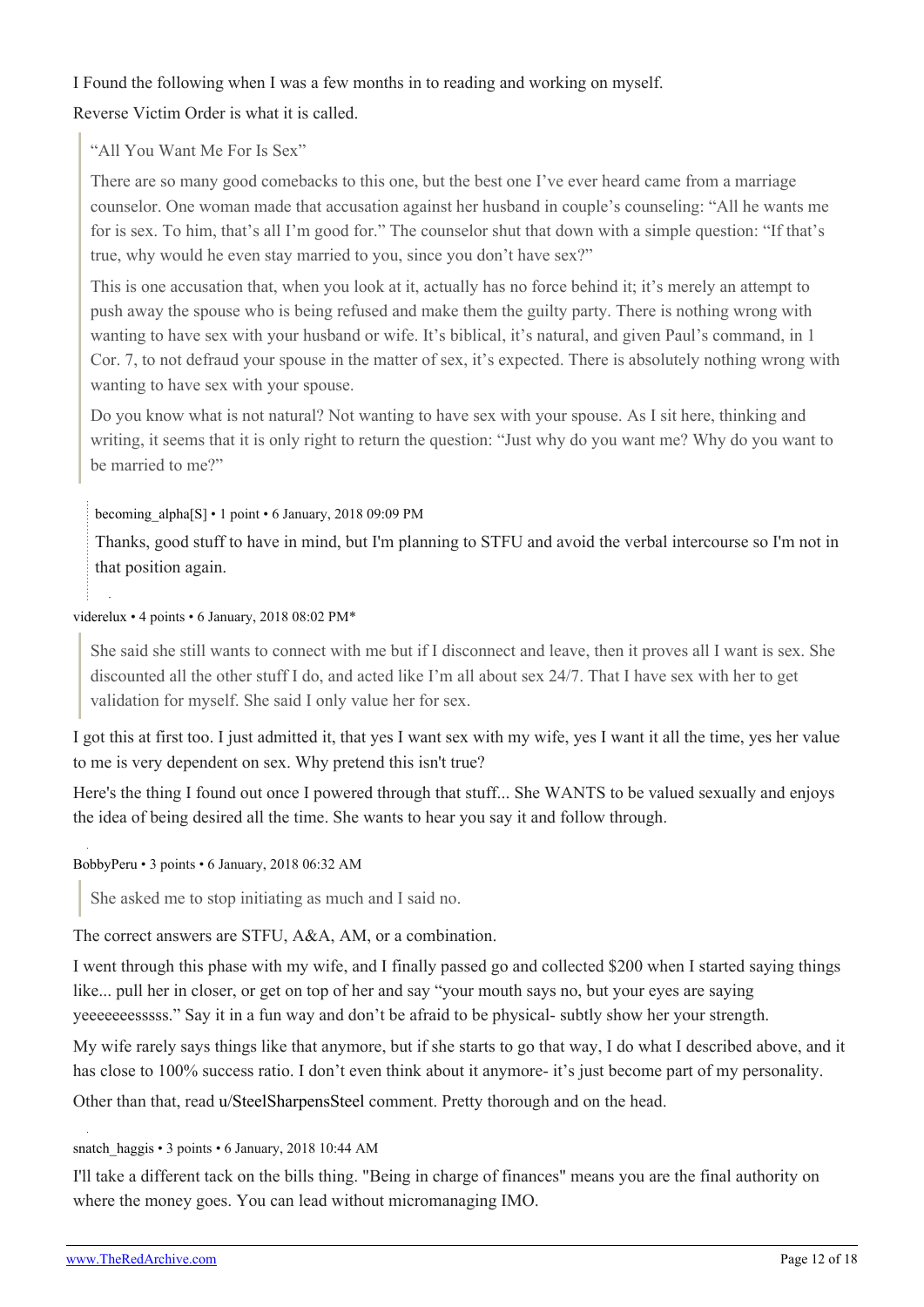This stuff is not canon. There is no MRP Mullah who will issue a Fatwa on your house if she still pays the online bills but you pay the paper ones.

You're also really early in your journey, so I'd suggest you don't rush things, and don't grab authority, but ease into it as you progress on the path and earn her trust and respect.

[Senor\\_Martillo](https://old.reddit.com/user/Senor_Martillo) • 2 points • 6 January, 2018 04:01 PM

Agree. Sometimes the situation calls for different tactics. My wife is a freelance accountant for high net worth people, and is really good at tracking expenses, reconciling bank accounts, paying bills on time etc. But, I make most of our income, about 70/30 split.

She gets so engrossed in the day to day, she loses sight of the bigger picture: when can we afford to retire, can we pay for kids college, how to build our mountain house etc. I've dealt with that by managing our big "strategic" assets like stock portfolio, retirement account, and mortgages. I divert whatever I need from my salary to those accounts and let her deal with the rest. I'm happy to cede that responsibility, it doesn't interest me to chase down dozens of bills and track grocery expenditure every month.

[snatch\\_haggis](https://old.reddit.com/user/snatch_haggis) • 1 point • 6 January, 2018 08:01 PM

To be fair, there's still value in periodic reviews of where the money goes and things like that. I have an accountant who manages my company's finances but I still check his work and have him brief me on where things are going and make sure I'm on board with his approach.

[Persaeus](https://old.reddit.com/user/Persaeus) • 2 points • 6 January, 2018 12:39 PM

MRP Mullah who will issue a Fatwa

stone the MeRP, can he have one of the long red beards

[JDRoedell](https://old.reddit.com/user/JDRoedell) • 1 point • 6 January, 2018 03:28 PM Strategic vs tactical

[snatch\\_haggis](https://old.reddit.com/user/snatch_haggis) • 1 point • 6 January, 2018 07:58 PM

Aye. Around here I've always said CEO vs COO. Glad to hear nobody thinks my wife has my balls in her purse because she set up autopay for the gas bill.

[rashnull](https://old.reddit.com/user/rashnull) • 3 points • 6 January, 2018 09:44 PM

You already know you've been behaving BP and the butthurt is real. Finger the fuck out of her, if she's fine with that, tower over her and cum on her tits! Watch porn on your phone in front of her if you need to. When she says no to your advances, let her know that you understand that she's not feeling it and you'll be back in a bit. Go to your living room, put on some porn and jack off. Care not for a second about the fact that she hears it. When you don't need her for your pleasure, she'll know her sex has no power over you.

Right now, all your actions show that you NEED her. Improve yourself and your situation from within. Some day, you may even decide that you don't really want to be with her and that's fine too.

[JDRoedell](https://old.reddit.com/user/JDRoedell) • 2 points • 6 January, 2018 03:26 PM\*

- 1. There's nothing wrong with [valuing her for sex..](https://www.google.com/amp/s/amp.reddit.com/r/marriedredpill/comments/7fh7rv/owning_your_desires_without_negotiating_hers/) Doesn't mean it's the ONLY thing you value her for but if it's important to you, and it obviously is as is with most men, don't be shamed for that.
- 2. You're new to this. One month per year. You know this.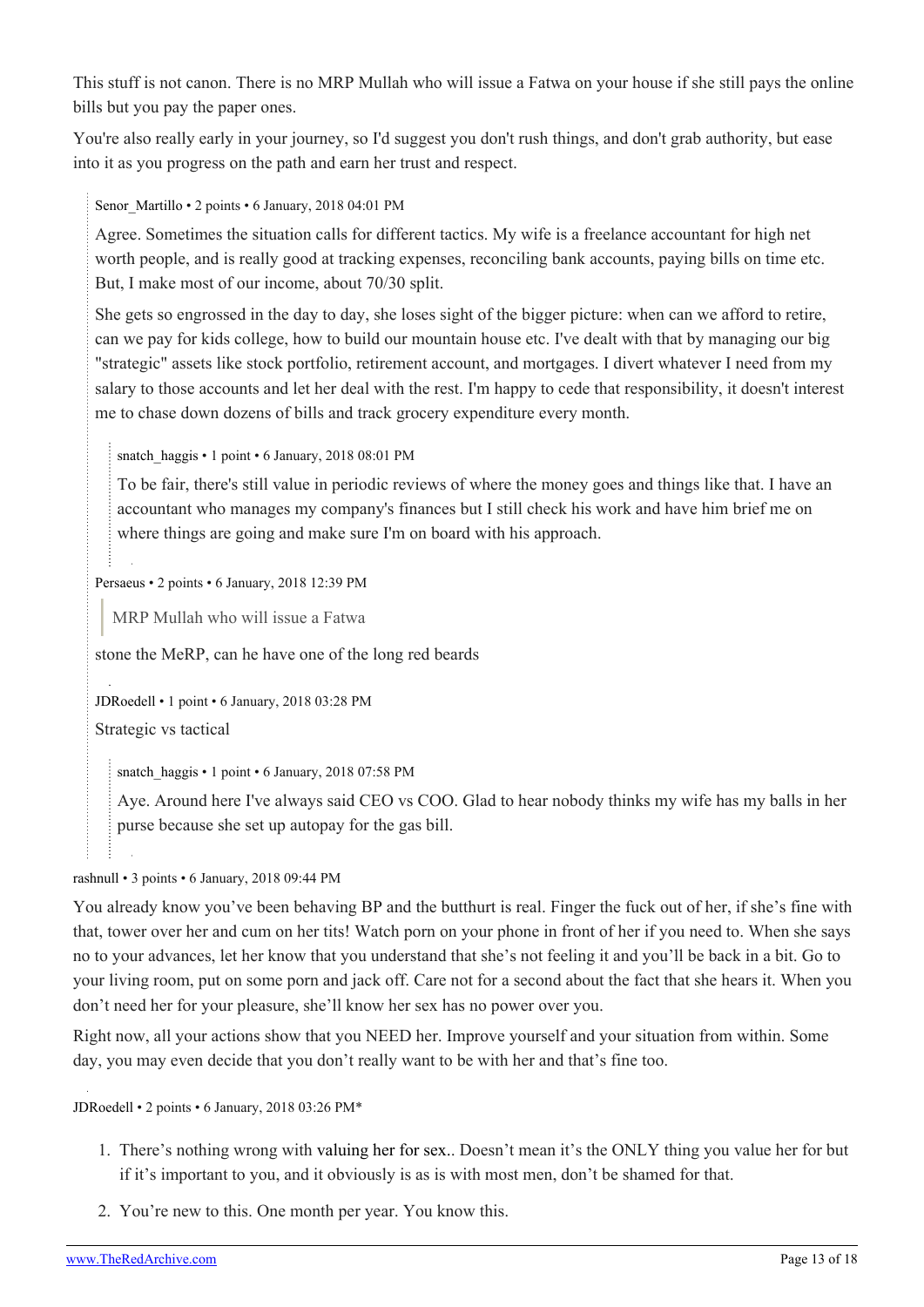3. You are limiting your options by saying or acting like you won't divorce over something that you value highly. That's fine if you draw the line at leaving, that's your decision and you have your reasons. But know you cripple what little power you have in getting what you want out of marriage 2.0 by taking that option off the table.

Edit: you have to at least act and subcommunicate that you would leave to get what you value.

[screechhater](https://old.reddit.com/user/screechhater) • 2 points • 6 January, 2018 07:29 PM

Here we go again with a fag and his "covert contract making machine" in the garage.

When in the fuck do you learn to give a massage because you want to massage and then be done with the massage ?

Just when when in the fuck do you learn to initiate when you want sex ?

Exactly what is it with your head being so far up your SO's ass, that you think you can just initiate when the kids go down ? IS this a rule she wrote ? Or, did you hamster it out of your ass ?

So how often are you touching her (kino) ?

And, fucking almighty why do you get into a match about her going on about you just wanting her for sex ?

You are so fucking deep in her frame, you talk too much and fir fucks sake she is not a 7 with three kids. Take the fucking wife goggles off. My wife is fucking beautiful, she really is, men stare, but at 50 and three kids ? Do you think I am proclaiming a 7 ? 6 ? Maybe a fat professor or bank president fag might write bad checks for, but do you think a McChad Thundercock is ?

Get your head out of your wife's ass and quit living in her frame. Dick

[crimson\\_chris](https://old.reddit.com/user/crimson_chris) • 3 points • 9 January, 2018 12:11 AM

I fucked my wife Sunday morning while the kids were up playing and watching morning cartoons. Once she came into the shower to give me a hand job while the kids ate breakfast. A woman that wants to please you will find a way to please you.

becoming  $alpha[S] \cdot 1$  $alpha[S] \cdot 1$  $alpha[S] \cdot 1$  point  $\cdot 6$  January, 2018 09:07 PM

When in the fuck do you learn to give a massage because you want to massage and then be done with the massage? Just when when in the fuck do you learn to initiate when you want sex?

Right now.

So how often are you touching her (kino) ?

Multiple times a day.

And, fucking almighty why do you get into a match about her going on about you just wanting her for sex ?

Yeah, that was a bonehead move I'm not planning to repeat. Developing my OI and not being butthurt over rejection should help.

Get your head out of your wife's ass and quit living in her frame.

Working on it.

[sillymallard](https://old.reddit.com/user/sillymallard) • 2 points • 8 January, 2018 03:39 PM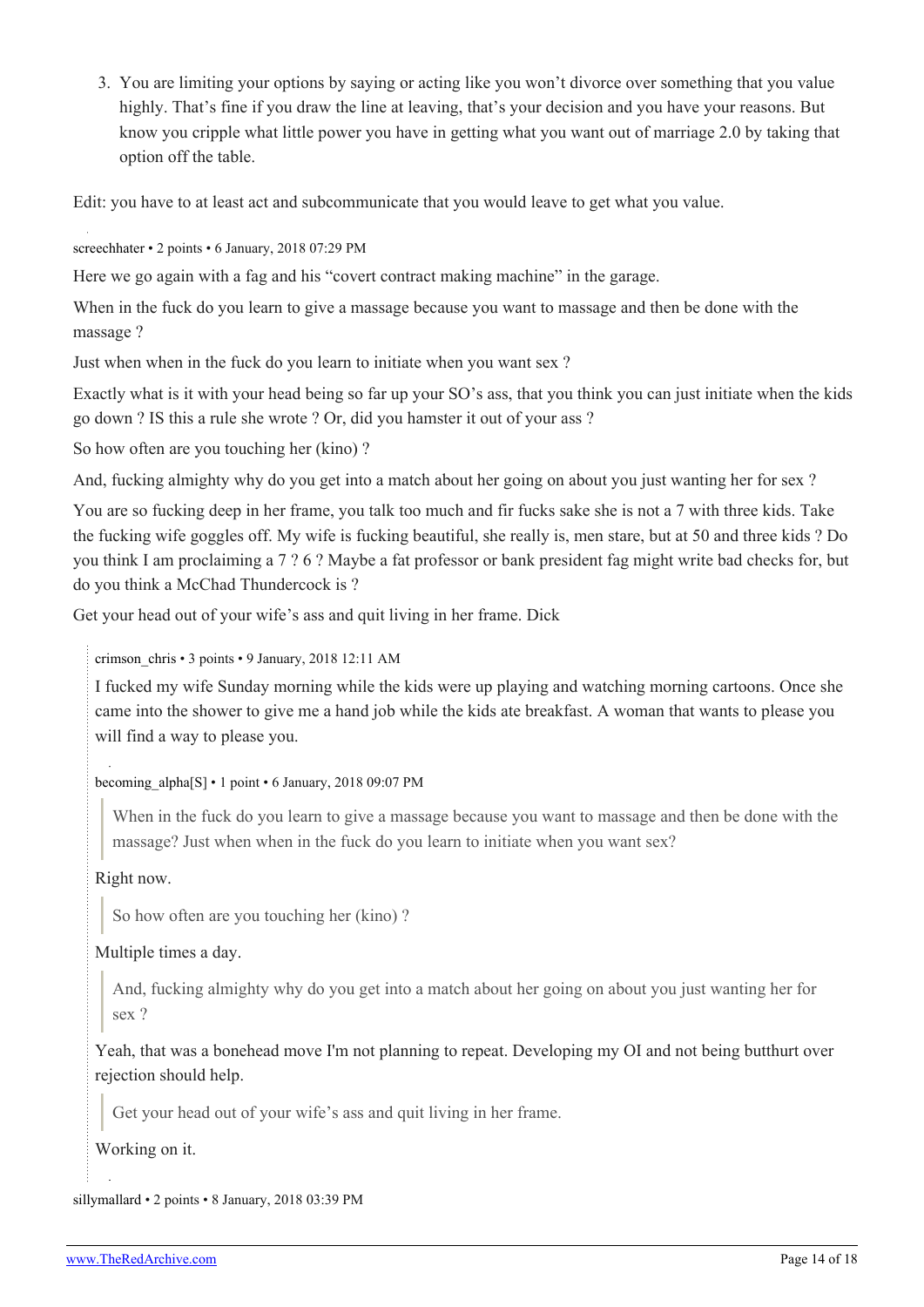"One month in, after she had turned my initiations about 5 days in a row, she asked what was going on, why I was acting so strange. I said I was just improving myself and pursing my goals. She asked me to stop initiating as much and I said no. She wants once a week, but if it was up to her it'd be once a month to never. I said I'll initiate when I want to, and I'm totally fine with a no. She said I was being cocky, and was joking about her concerns, and not giving her enough attention. She said I'm always physical and touching her and she thinks I only value her for sex."

Everything in your post seemed fine until this point. A better option would be to agree verbally, but continue to be physically sexual with her. If she doesn't respond well to the physical either, then just wait a little while. She might be having some stress about something and needs a little space.

You made a mistake with the massage, not in how you reacted, but in how you decided to give it. You gave with expecting something in return. The highest form of giving is to give without expecting or wanting anything in return. This is love: to give unconditionally.

If you love your wife, love her, give to her. If your wife loves you, trust that she too will give to you, not because you've done or said something, but just because she loves you.

I can explain more if any of this makes sense.

#### [dcapt46](https://old.reddit.com/user/dcapt46) • 2 points • 8 January, 2018 03:48 PM

Massage only when you are happy to only massage. Don't use it as a covert contract to sex. Initiate hard when you want sex and keep pushing until she is the one who give a clear no. That way there is no butt hurt because you massage when you want to massage and sometimes it doesn't lead to sex. Also you are not pushing her away but she is as she holds you off (she should have the sense you can't keep your hands off her).

[red-sfpplus](https://old.reddit.com/user/red-sfpplus) • 1 point • 6 January, 2018 02:06 AM

because it's always after 9 pm when then kids are to bed that I have her alone to initiate

Forget the butthurt and fix this line of thinking. Things will fall in place if you do.

#### becoming  $alpha[S] \cdot 1$  $alpha[S] \cdot 1$  $alpha[S] \cdot 1$  point  $\cdot 6$  January, 2018 03:33 AM

Any suggestions how to keep the kids at bay so we have some privacy?

#### [outlawrp](https://old.reddit.com/user/outlawrp) • 1 points • 6 January, 2018 04:15 AM **[recovered]**

So you're just waiting around until kids are in bed to initiate? Initiation starts way before that. You have to flirt in front of the kids, then the strong initiation after they are in bed. You will get used to doing this and she will eventually. Your kids can't be "kept at bay", they're fuckin kids, just ignore them for 5 seconds and grab her ass. Wake up call, they're always there and it doesn't go away for a while. You have years of this so decide on boldness or let them decide for you. They will see it, and they'll get used to it. Also it gives me a kick to gross out the older kids. Don't forget to be fun. You're Dad, that's the perk.

My 3 year old is in bed at 8pm, 12 and 10 year old at 9 pm. And I also need to go to bed probably at 10 or 11 to get up early as well. So if my wife is busy, I already have something planned to do (usually reading or some work around the house, not TV, not house cleaning, and not in the same room as her) and I will pause that for a moment to initiate.

At that point I've been present with the kids and wife during bedtime routine, not zoning out on my phone, handling my shit, and being a general awesome Dad with solid kid frame (toddlers up to age 6 are great for frame practice because they CONSTANTLY test, then you apply those techniques to mom and take mental notes).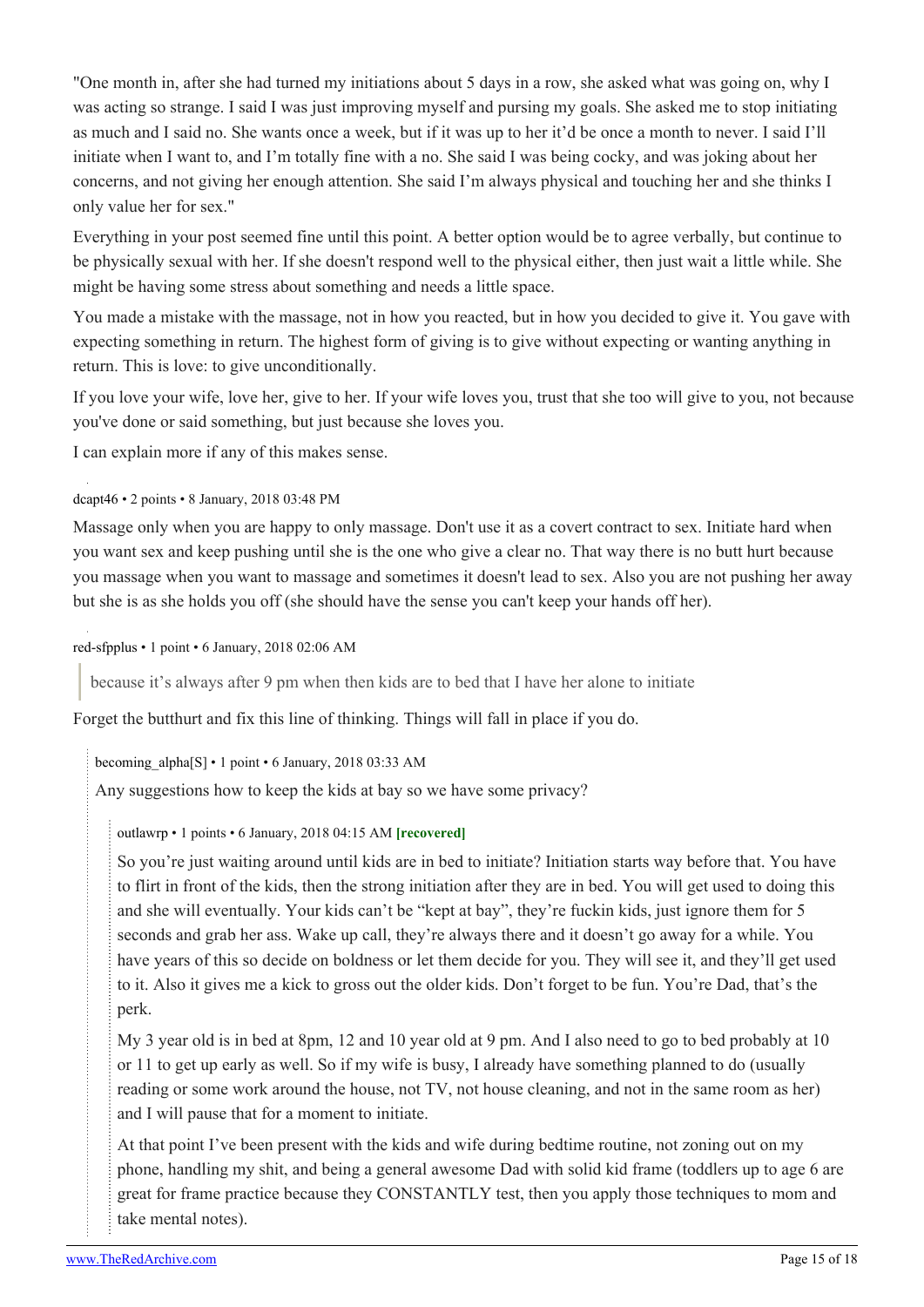So I'm taking a break from my important shit to give her a chance for my attention, then immediately resume my important shit afterwards. My time is **important to me** and I'll spend it doing what I want. If she wants my attention she'll eventually learn that she earns it by giving me something I want.

Maybe this is wrong, but it's what I do, and my butthurt has decreased to basically zero.

becoming  $alpha[S] \cdot 1$  $alpha[S] \cdot 1$  $alpha[S] \cdot 1$  point  $\cdot 6$  January, 2018 05:50 AM

No, I'm not waiting around trying to go 0-60 once the kids are in bed. I'm flirting and kinoing in front of the kids. Was playing a duet on the piano earlier that night laughing and having a good time with my arm around her, then I was tickling the kids and roughhousing with them.

What I was talking about actually initiating sex and privacy is necessary for that.

I like your "my time is important to me" thought and I've been much busier lately owning my shit. Wife feels a little neglected because of that. This experience taught me to not immediately resume my important stuff I'm doing, but pretty soon after a rejection.

[rocknrollchuck](https://old.reddit.com/user/rocknrollchuck) • 2 points • 6 January, 2018 03:08 PM

Don't you have a lock on your bedroom door? Take her in there during the day, lock the door, and escalate. Change it up some, don't be boring. Sometimes a midday quickie can be really hot!

becoming  $alpha[S] \cdot 1$  $alpha[S] \cdot 1$  $alpha[S] \cdot 1$  point  $\cdot 6$  January, 2018 09:07 PM Good call.

[red-sfpplus](https://old.reddit.com/user/red-sfpplus) • 1 point • 8 January, 2018 12:29 AM

Thanks for this ;)

[outlawrp](https://old.reddit.com/user/outlawrp) • 1 point • 8 January, 2018 04:30 PM

Sometimes people say things on here and I'm not sure if it's "here's an example of how not to approach things" so if it's that please point out my flawed thinking. I'm only here to improve.

[red-sfpplus](https://old.reddit.com/user/red-sfpplus) • 1 point • 8 January, 2018 04:32 PM

No, I literally mean thank you. Your point was well written and saved me the effort to respond to that OP's question in response to my post.

[outlawrp](https://old.reddit.com/user/outlawrp) • 1 point • 8 January, 2018 04:41 PM

Wow, my validation-seeking ass just got some validation. I think I'm starting to "just get it". You're welcome bud.

[juliusstreicher](https://old.reddit.com/user/juliusstreicher) • 1 point • 7 February, 2018 09:09 PM

Wow, my validation-seeking ass just got some validation.

Don't just believe him-we're ALL on your side! You're smart enough, you're good enough, and Doggone it! People like you!

[bogeyd6](https://old.reddit.com/user/bogeyd6) • 1 point • 8 January, 2018 03:53 AM

Those who initiate at bed time are those who have the highest rejection rate.

[outlawrp](https://old.reddit.com/user/outlawrp) • 1 point • 8 January, 2018 04:02 PM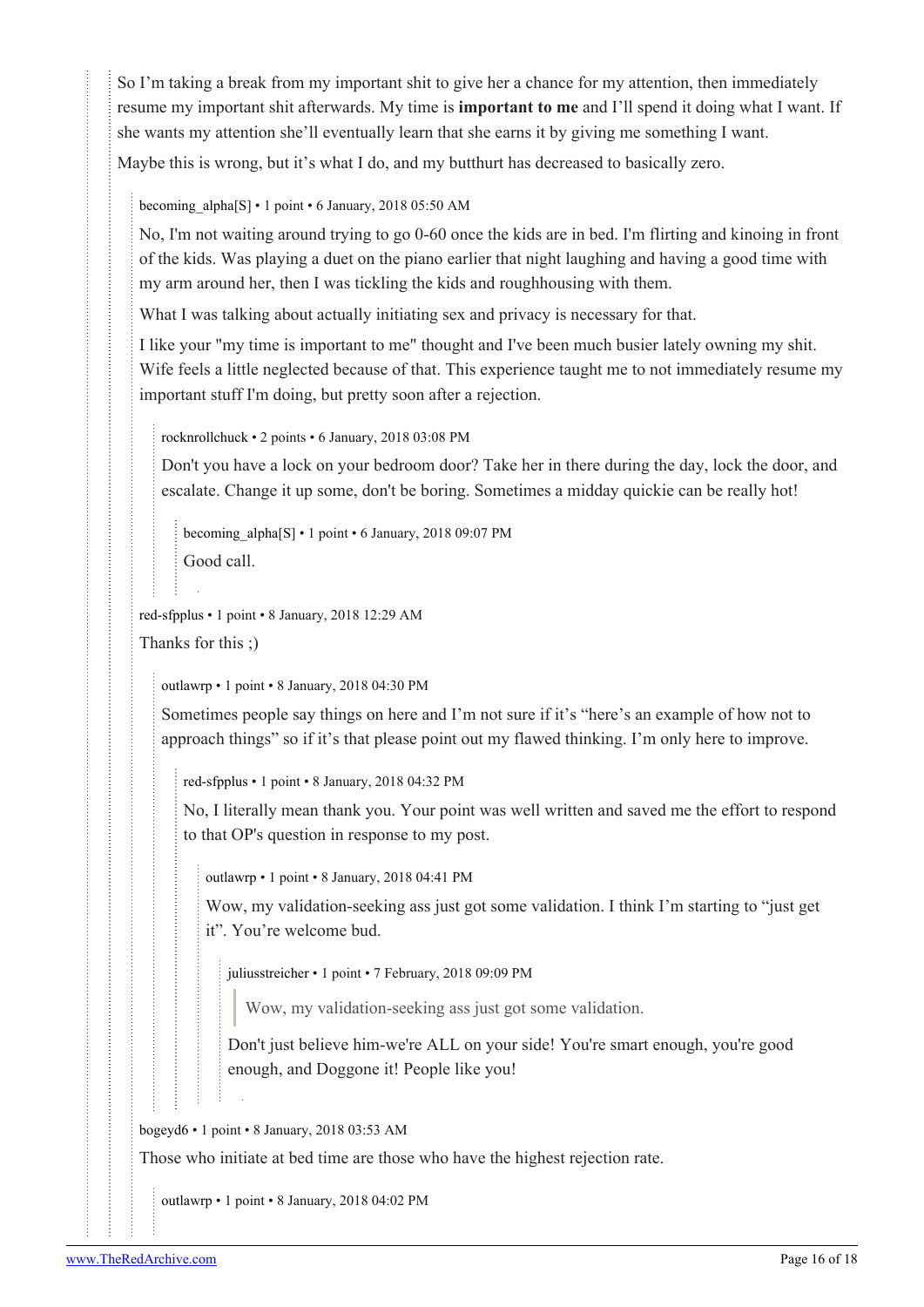My rejection rate is high because I'm a fat shit. I initiate at bed time, that's when it feasible, because at this point attraction is low (her attraction to me, she cites low desire, I have swallowed the bitter pill that it's because I'm not physically attractive, my main focus right now). I still make attempts during the day but at the very least I don't give a shit if she says no anymore. And that's my approach to butthurt. Honest assessment of "this is the best I deserve and it's my fault, so get better".

[jcrpta](https://old.reddit.com/user/jcrpta) • 1 point • 6 January, 2018 09:19 PM

I've seen this advice elsewhere, and FWIW I think there's some sound logic to it:

Do NOT try and initiate last thing at night while you're both in bed.

Why?

Because it is more-or-less impossible to fuck off and do your own thing without coming across as butthurt. It's nearly midnight; you've got to be up at 05:00 and you're massaging her arse? Let's face it, you're only doing that for one thing and if you're not getting it, there isn't a way to say "Oh well. Never mind" without coming across as butthurt.

[jigglyp33n](https://old.reddit.com/user/jigglyp33n) • 1 points • 6 January, 2018 11:14 PM **[recovered]**

Stronglifts doesn't make any goddamn sense.

Why would you DECREASE volume as time goes on?

Run SS for a 3-6 months then taper to one heavy working set followed by 4 sets of 5  $@90\%$ . Then switch to a lower level intermediate program.

Or do literally anything besides Stronglifts lol. That guy is small af.

[bogeyd6](https://old.reddit.com/user/bogeyd6) • 4 points • 8 January, 2018 03:54 AM

You need to get your head in the game and out of crossfit.

[jigglyp33n](https://old.reddit.com/user/jigglyp33n) • 1 points • 8 January, 2018 05:26 AM **[recovered]**

Man, I have to say I have no idea how you linked my post to Crossfit. Sensei, can you teach me your mental gymnastics style?

[bogeyd6](https://old.reddit.com/user/bogeyd6) • 1 point • 8 January, 2018 09:52 PM

Maybe it was the 4  $\omega$ 90%, maybe it was the increasing volume. Cross fitters prefer to get jacked, but you know that power lifting gives people confidence without the unnecessary injuries to us old timers.

Besides, SL5x5 might be the best beginner program in existence. Maybe ever invented.

[jigglyp33n](https://old.reddit.com/user/jigglyp33n) • 1 points • 9 January, 2018 12:19 AM **[recovered]**

You're talking to a nationally ranked USAPL lifter.

 $4@90\%$  works for upper novices at 6-12 months. I personally ran  $2@95\%$  on my novice taper, but I was doing way more accessories than SL recommends.

Maybe it's too much? Okay run 4@85%. I'm assuming OP isn't stupid.

Have you actually read the stronglifts program? the recommendation is  $5x5 \rightarrow 3x5 \rightarrow 3x3$ , etc. Tapering volume as experience goes up is stupid. Volume has to be driven up as you go to intermediacy, not down. Running a top set  $@ww$  then switching to backoff sets keeps the volume